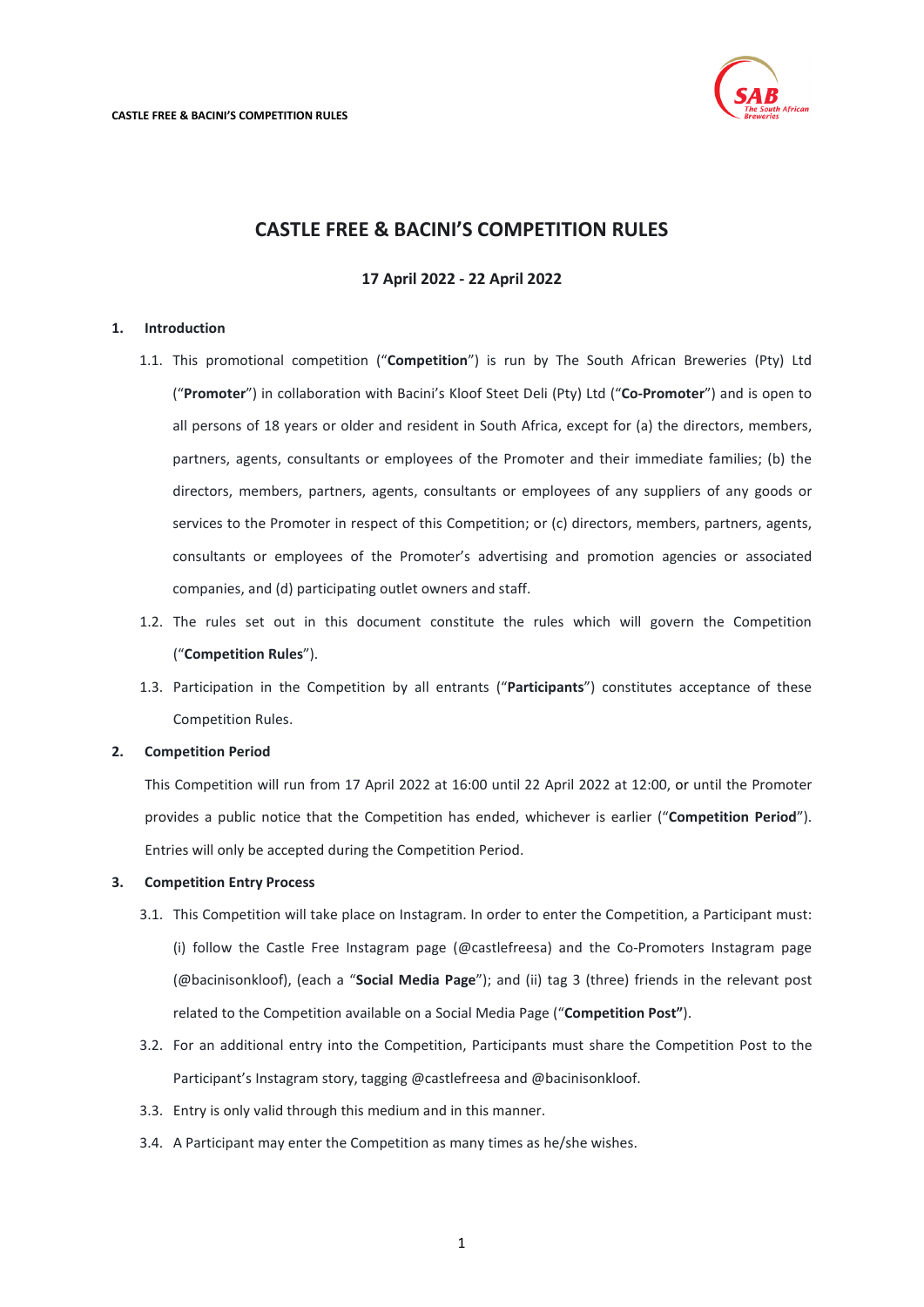

- 3.5. Participants are liable for their own data and voice charges in respect of the Competition participation as well as any verification process, if applicable.
- 3.6. Entry into the Competition, as well as the availability of the Prize, shall be subject to any regulations issued in terms of Section 27(2) of the Disaster Management Act, 2002 ("**Regulations**").

## **4. Description of Prize**

- 4.1. The prize for this Competition is (i) 1 x Bacini's food voucher to the value of R1,000; and (ii) 1 x voucher to the value of R79.99 for the redemption of 1 x 6-pack of Castle Free comprising of 6 bottles of Castle alcohol free lager, each bottle being 340 ml from participating Pick n Pay Liquor outlets (the "**Prize**").
- 4.2. There is 1 Prize available to be won during Competition Period and the Prize has a value of approximately R1,079.99.
- 4.3. The Promoter or its nominated agent will send the Prize to the winner electronically via a digital voucher.
- 4.4. The Promoter will not pay for the travel costs of the winner. The winner is responsible for making their own arrangements to receive and enjoy the Prize.
- 4.5. No person may win more than one Prize in this Competition.
- 4.6. The winner may not transfer the Prize, in whole or in part, to any other person or exchange the Prize for an alternate prize or for its cash value. A winner may not substitute him/herself with any other person.

## **5. Winner Selection and Notification**

- 5.1. The winner will be selected by a random draw process. The draw will take place after 12:00 on 22 April 2022 and will consist of all valid entries received during the Competition Period.
- 5.2. The winner will be notified by the Promoter via the social media platform on which the winner entered on or before 25 April 2022. If the Promoter is unable to contact the winner, he/she will be disqualified and a substitute winner may at the discretion of the Promoter be selected, using the same winner selection process.

## **6. Winner Verification**

6.1. The winner must be over the age of 18 (eighteen) years old and must comply with the Participant eligibility criteria set out in Competition Rule [1.1](#page-0-0) and the requirements in these Competition Rules, which may be verified by or on behalf of the Promoter. The winner may be asked to provide a copy of his/her identity document/passport/driver's license/proof of residential address in order to receive the Prize. The Promoter reserves the right to conduct the validation and verification process via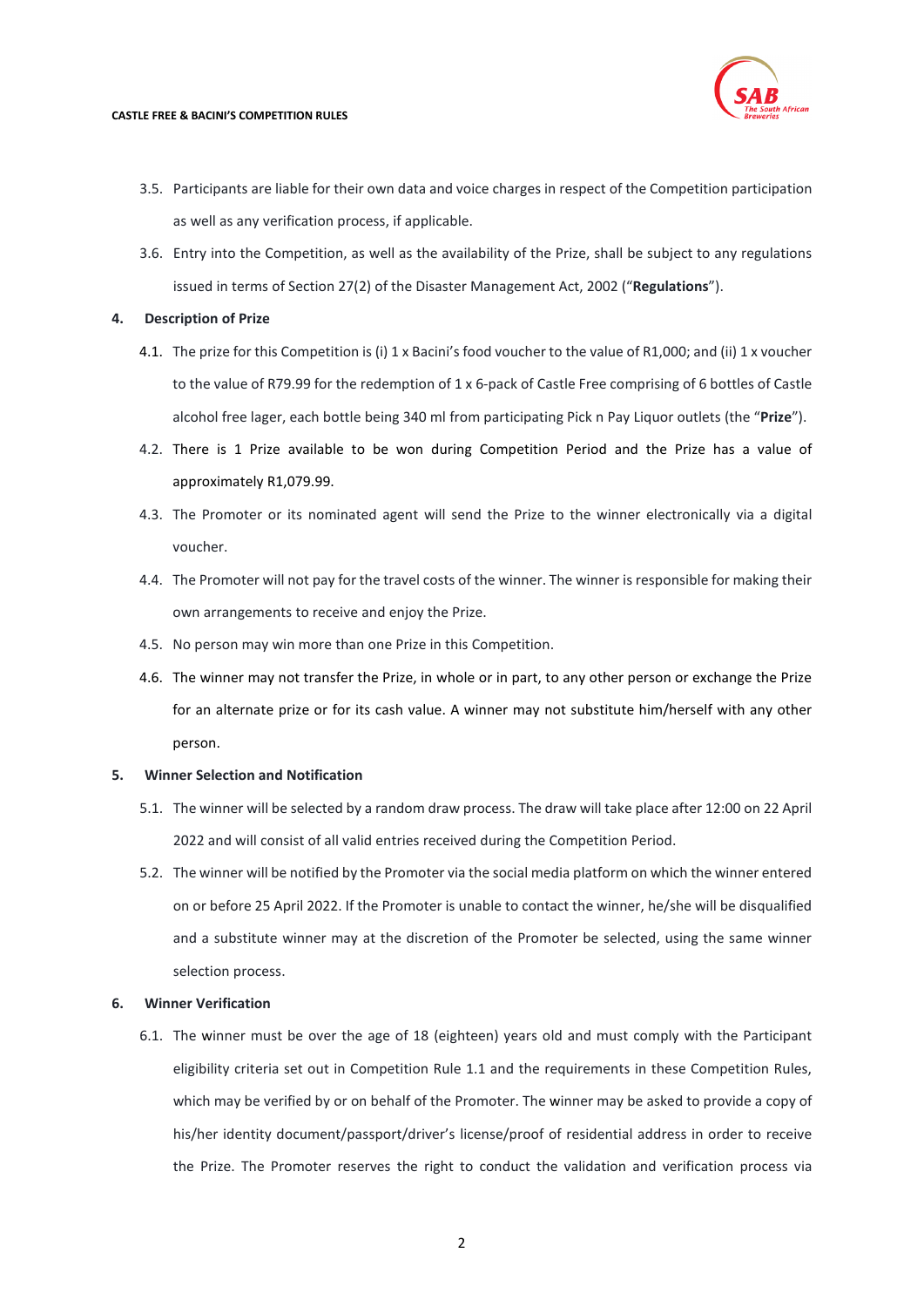

automated means and/or any other means that the Promoter may deem necessary, and by participating in the Competition, all Participants consent to the appropriate validation and verification measures that the Promoter may implement from time to time.

- 6.2. The Prize will only be awarded after successful verification of the winner. Failing successful verification of the winner, a substitute winner may be selected at the discretion of the Promoter.
- 6.3. The Promoter reserves the right to carry out audits in respect of the winner to verify his/her eligibility and/or the validity of the winner's entry. The Promoter may disqualify the winner if any fraud or cheating or related activity is suspected, including without limitation, through the manipulation of an entry or otherwise falsifying data. Should the Promoter or its agent determine that an entry or Participant is invalid or ineligible, the relevant Participant shall not be entitled to receive the Prize and will not be compensated in any way.

### **7. Prize Forfeiture**

- 7.1. The winner must communicate his/her full details to the Promoter or its agent as requested by the Promoter or its agent. Failure to do so may result in forfeiture of the Prize.
- 7.2. If the winner is unable to attend, receive or utilise (as applicable) the Prize then the entire Prize shall be forfeited. There will be no compensation, in any form, including, but not limited to monetary compensation and/or rescheduling, to any party, irrespective of the reason/s for the inability of that winner to attend, receive or utilise (as applicable) the Prize.
- 7.3. Time permitting and subject to the Promoter's approval, where the Prize is forfeited a substitute winner may be chosen in the same manner as the original winner was chosen.

## **8. General**

- 8.1. All Participants must comply with the Regulations at all times, and any non-compliance with the Regulations will result in automatic disqualification. It shall be the sole responsibility of the Participants to observe and comply with any and all restrictions imposed by the Regulations from time to time. Each Participant indemnifies and hold harmless the Promoter, its associated companies, and the directors, officers, employees and agents of the Promoter and its associated companies, against any losses or damages arising from a breach of the provisions of the Regulations by such Participant, and the Promoter shall not in any manner whatsoever be liable for any transgressions by any Participant in this regard.
- 8.2. Should the process for entry into the Competition or the Prize/s involve any alcoholic beverage, Participants shall ensure that it is enjoyed responsibly.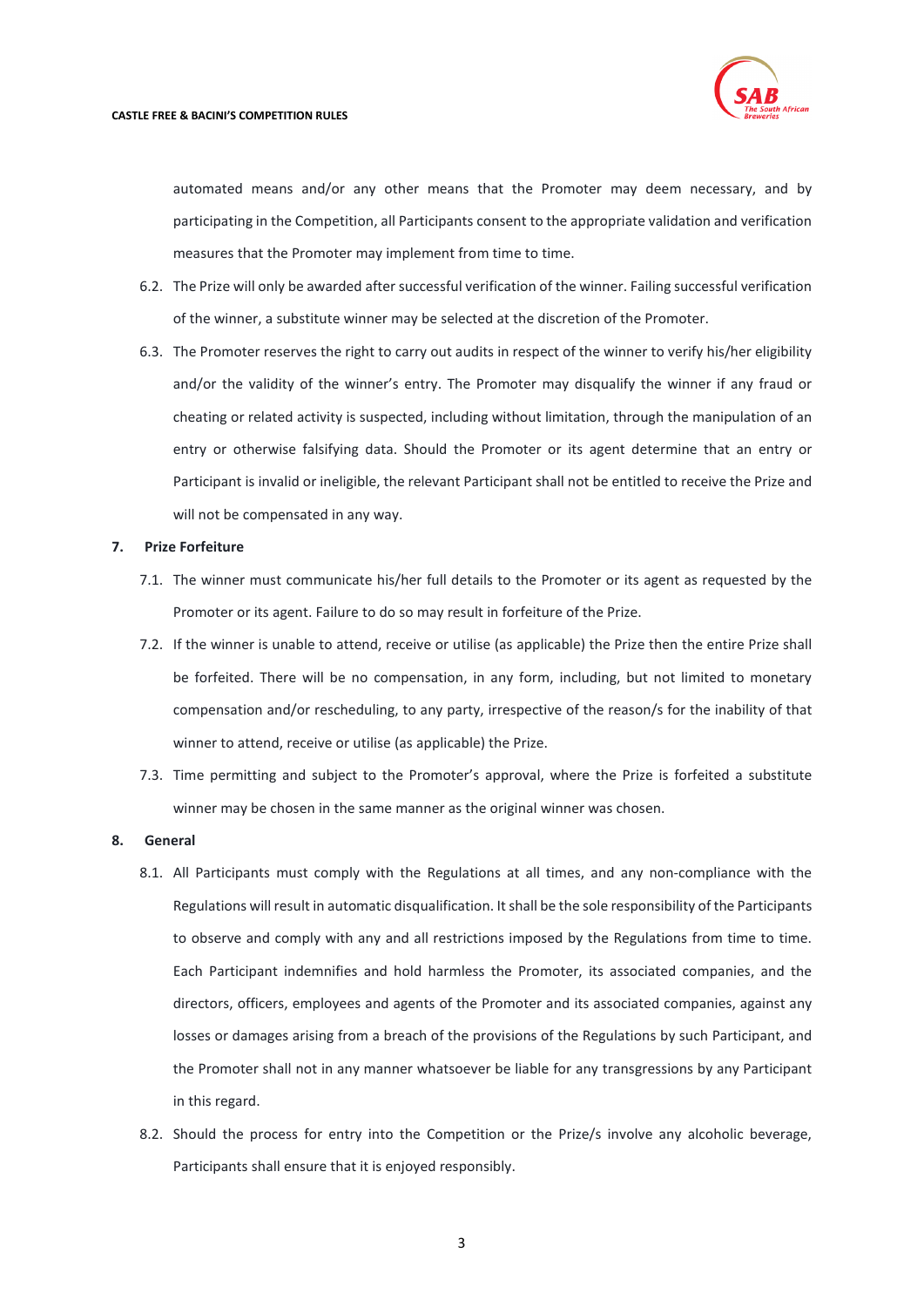#### **CASTLE FREE & BACINI'S COMPETITION RULES**



- 8.3. In the event of a dispute, the Promoter's decision is final, and binding and no correspondence will be entered into.
- 8.4. The timelines stated by the Promoter or its agent must be adhered to. Failing adherence to any timeline, at any stage, may result in disqualification and forfeiture of the Prize in its entirety with no compensation to any party by the Promoter.
- <span id="page-3-0"></span>8.5. Each Participant, by participating in the Competition, acknowledges, agrees, and expressly consents to:
	- 8.5.1. the Promoter processing the Participant's personal information, including in the form of names, telephone numbers, identity numbers and/or email addresses, during and after the course and scope of the Competition; and
	- 8.5.2. the Promoter transferring the winning Participant's personal information, including names, telephone numbers, identity numbers and/or email addresses, to the relevant third parties in order to make any required travel, delivery or other arrangements, as may be applicable, during the course and scope of the Competition for utilisation of the Prize,

which processing and transfer shall take place in accordance with the provisions of the Protection of Personal Information Act 14 of 2013 ("**POPIA**") and any other applicable law, and for the purpose of giving effect to the Competition.

- 8.6. With the exception of Competition Rule [8.5](#page-3-0) above, the Promoter will not share any personal information with any third party except where such disclosure is necessary to enable the Promoter to provide, deliver or in any other way give effect to these Competition Rules and/or the Prize, where such disclosure is permitted by law and/or where consent to sharing personal information is obtained from the relevant Participant by the Promoter. The Promoter will comply with the relevant data protection legislation, including POPIA.
- 8.7. A Participant may submit a request at<https://www.sab.co.za/content/data-subject-request-0> for the Promoter to:
	- 8.7.1. correct or delete personal information about the Participant in the Promoter's possession or under its control that is inaccurate, irrelevant, excessive, out of date, incomplete, misleading, or obtained unlawfully; or
	- 8.7.2. destroy or delete a record of personal information about the Participant that the Promoter is no longer authorised to retain.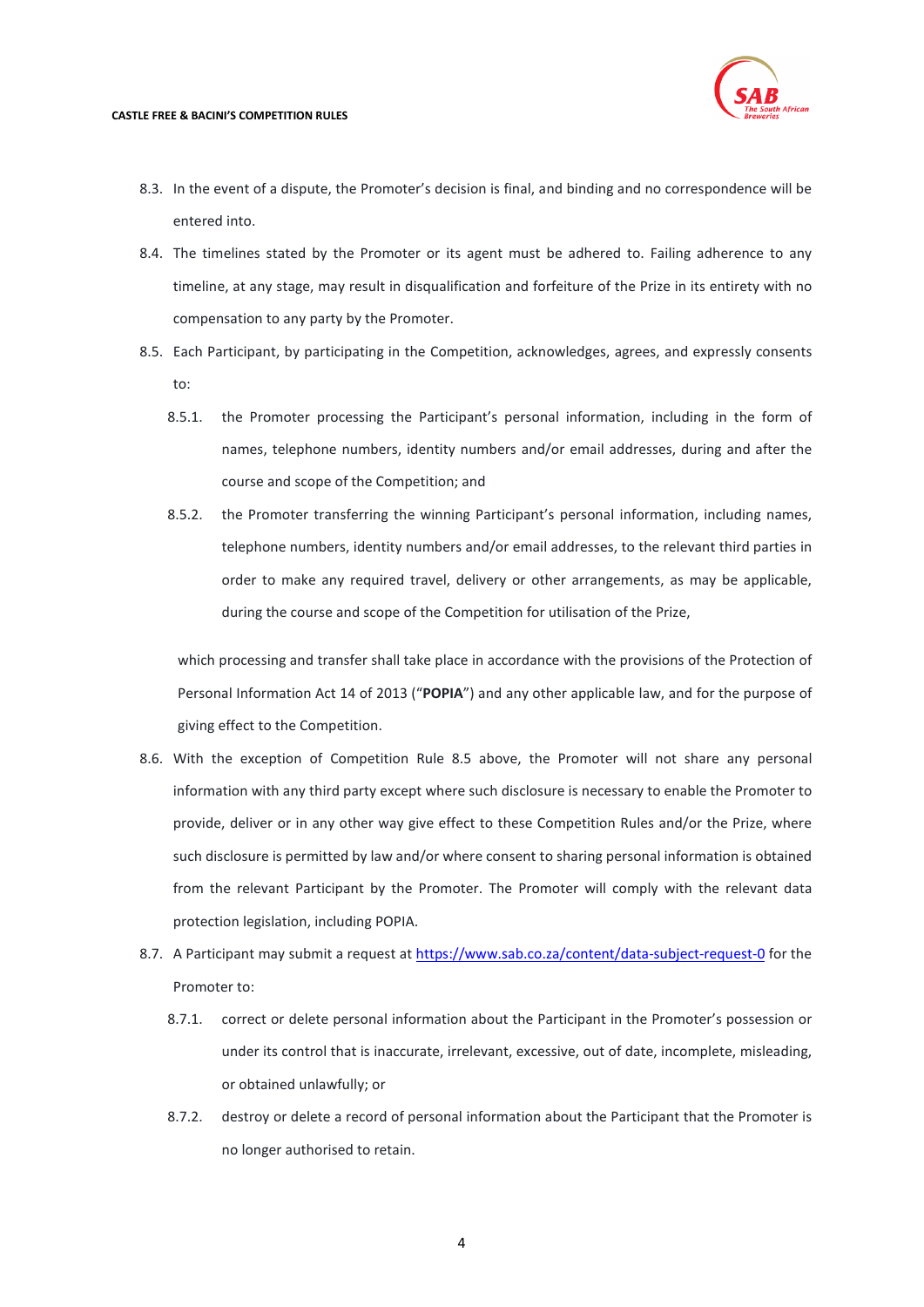- 8.8. The Promoter may make media announcements containing, or otherwise publish, the names and/or photographs of the winner without remuneration being payable to the winner, provided that the Promoter will not do so if the winner communicates in writing to the Promoter that he/she does not want his or her names or photographs to be contained in media announcements or otherwise published.
- 8.9. Should the Prize not be available despite the Promoter's reasonable endeavours to procure the Prize, the Promoter reserves the right to substitute the Prize with another of equal value as determined in the Promoter's sole discretion and subject to availability. No person will be entitled to be compensated in any way in this instance by the Promoter.
- 8.10. The Promoter will not be responsible for any costs, expenses or other liabilities incurred by the winner which are not expressly contemplated as part of the Prize.
- 8.11. These Competition Rules may be amended by the Promoter on public notice at any time during the Competition Period or thereafter. These Competition Rules will be interpreted by the Promoter only.
- 8.12. The Promoter reserves the right to alter, amend or cancel this Competition in whole or in part. Any alterations, amendments or cancelations will be interpreted by the Promoter only. In the event of an alteration, amendment and/or cancellation, the Promoter will not compensate any individual for any reason whatsoever.
- 8.13. **Each Participant indemnifies and holds harmless the Promoter, the Co-Promoter, its associated companies, and the directors, officers, employees and agents of the Promoter and Co-Promoter and its associated companies, against any and all claims for any loss or damages, whether direct, indirect, consequential or otherwise, arising from any cause whatsoever connected to or arising out of his/her participation in any way in this Competition or his/her receipt, participation, ownership and/or use of the Prize. This indemnity is not intended to exclude any liability for any person which cannot be excluded under the Consumer Protection Act 68 of 2008.**
- 8.14. The Promoter and Co-Promoter shall not be responsible for any lost, damaged, corrupted, delayed, incorrect or incomplete entries for any reason whatsoever. Proof of sending an entry will not be accepted as proof of receipt of such entry. The Promoter and Co-Promoter shall not be responsible for the failure of any technical element relating to this Competition that may result in an entry not being successfully submitted. The Promoter and Co-Promoter is not responsible for lost, damaged or delayed entries as a result of any network, computer or cell phone hardware or software failure of any kind. No entry from an agent, third party, organized group or entry automatically generated by computer